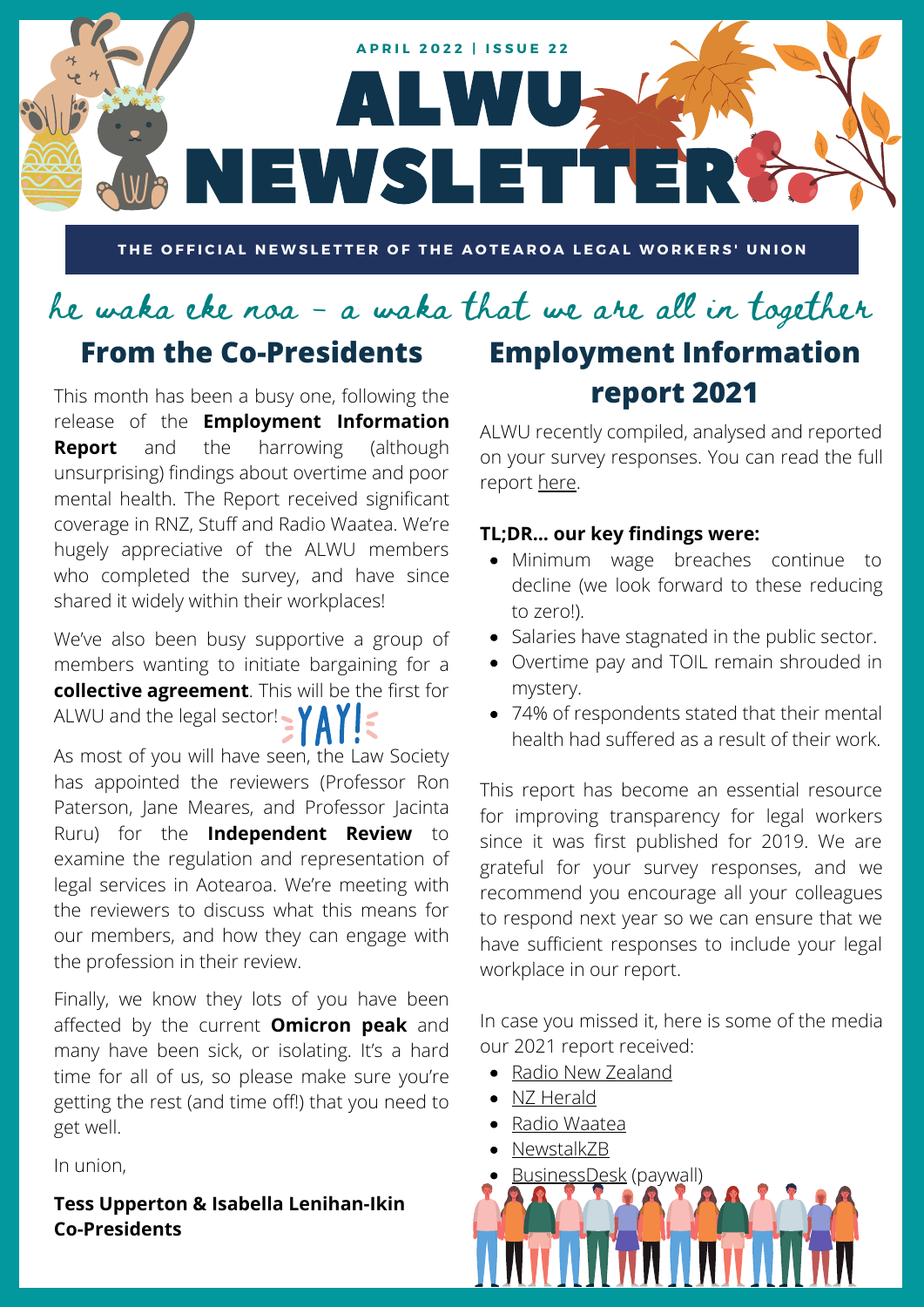# **There has never been a better time to join the collective**

Many ALWU supporters weren't around in the 1970s, but recently there have been some predictions that with the current high inflation and the cost of living and oil prices spiralling up - we are back in the 70's - but without the flares and I would argue - the unions!

Trade unions are not as powerful as they were in the 1970s, that's for sure, when the call for higher wages to offset increased living costs was blamed by Robert Muldoon on the unions.

It is not unions that drive the power of inflation, it's inflation that drives the power of the unions. Inflation is 6, 7, 8%, you can feel it and you know that **something has to change**.

**That change is YOU**. We need to encourage union membership at this time. We have educated and engaged members who we can organise and thus increase our numbers. Things won't get better for the profession if we don't unite.

The cost of living crisis is something we don't need to compensate people for who can afford it — despite what some politicians are proposing with tax cuts. But a new lawyer with a hefty loan, working over 50 hours a week for less than minimum wage and no overtime is in the category of someone who genuinely can't make ends meet — but is not eligible for any welfare support.

Low wage, anti collective, free market neoliberalism cuts off investment at the very time it is needed.

ALWU believes in investing in the next generation of lawyers, not exploiting them.

### **Josie McNaught, Executive Member**